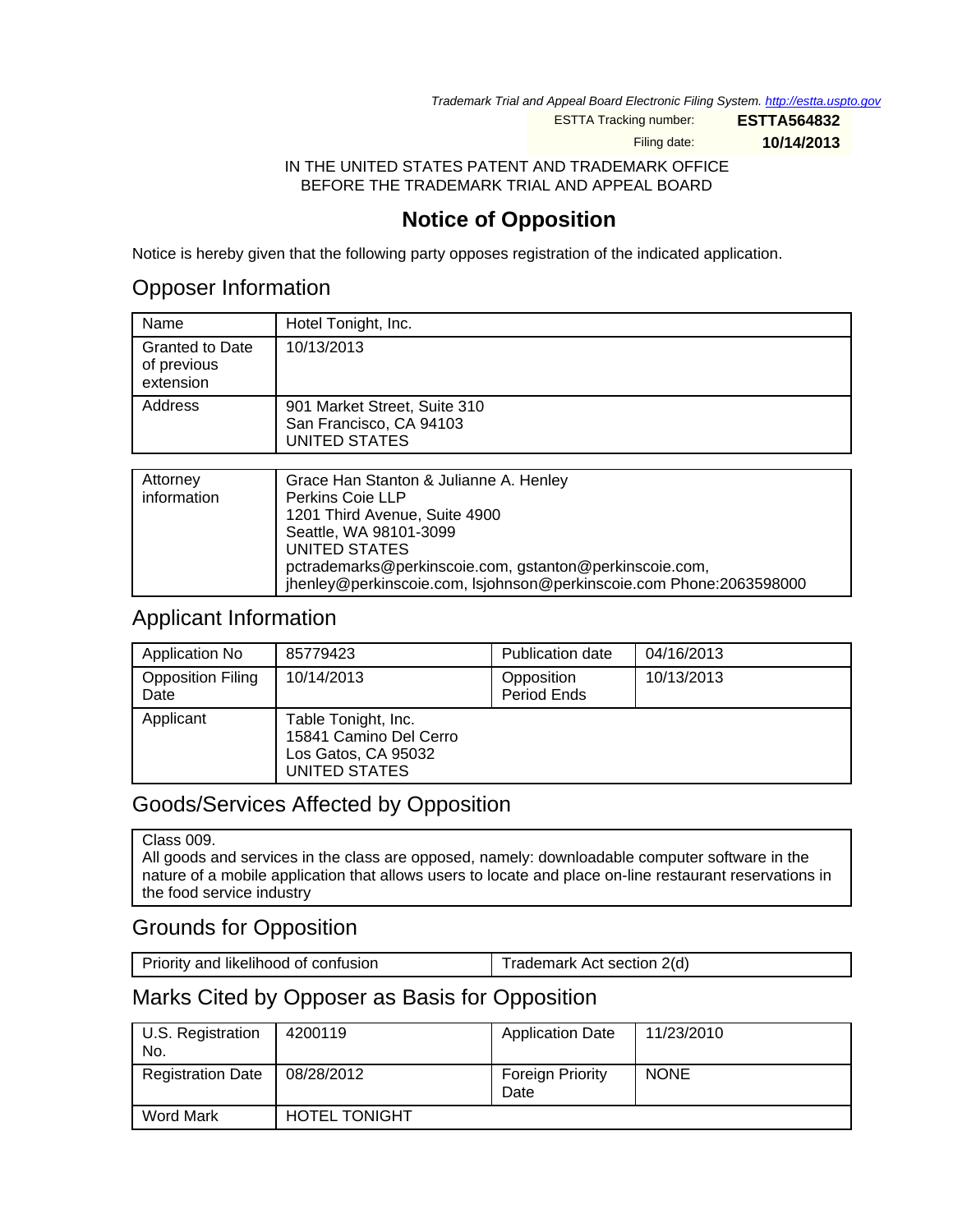| Design Mark            |                                                                                                                                                                                                                                                           |
|------------------------|-----------------------------------------------------------------------------------------------------------------------------------------------------------------------------------------------------------------------------------------------------------|
| Description of<br>Mark | <b>NONE</b>                                                                                                                                                                                                                                               |
| Goods/Services         | Class 009. First use: First Use: 2010/12/15 First Use In Commerce: 2010/12/15                                                                                                                                                                             |
|                        | Computer application software for mobile phones, namely, software that allows<br>users to find, research, analyze, compare and book special offers and<br>promotions in the fields of consumer goods and services, namely, travel and<br>lodging          |
|                        | Class 039, First use: First Use: 2010/12/15 First Use In Commerce: 2010/12/15                                                                                                                                                                             |
|                        | Providing an interactive website featuring information on travel                                                                                                                                                                                          |
|                        | Class 042. First use: First Use: 2010/12/15 First Use In Commerce: 2010/12/15                                                                                                                                                                             |
|                        | Providing temporary use of a web-based software application that allows users<br>to find, research, analyze, track, manage, compare and book special offers and<br>promotions in the fields of consumer goods and services, namely, travel and<br>lodging |
|                        | Class 043. First use: First Use: 2010/12/15 First Use In Commerce: 2010/12/15                                                                                                                                                                             |
|                        | Providing an interactive website featuring travel agency services, namely,<br>making reservations and bookings for temporary lodgings                                                                                                                     |

| U.S. Registration<br>No. | 4200118                                                                                                                                                                                                                                                   | <b>Application Date</b>  | 11/23/2010                                                                        |
|--------------------------|-----------------------------------------------------------------------------------------------------------------------------------------------------------------------------------------------------------------------------------------------------------|--------------------------|-----------------------------------------------------------------------------------|
| <b>Registration Date</b> | 08/28/2012                                                                                                                                                                                                                                                | Foreign Priority<br>Date | <b>NONE</b>                                                                       |
| <b>Word Mark</b>         | H HOTEL TONIGHT                                                                                                                                                                                                                                           |                          |                                                                                   |
| Design Mark              |                                                                                                                                                                                                                                                           |                          |                                                                                   |
| Description of<br>Mark   | of a bed with the stylized words "Hotel Tonight" above.                                                                                                                                                                                                   |                          | The mark consists of a stylized drawing of the letter "H" shaped as the side view |
| Goods/Services           | Class 009, First use: First Use: 2010/12/15 First Use In Commerce: 2010/12/15                                                                                                                                                                             |                          |                                                                                   |
|                          | Computer application software for mobile phones, namely, software that allows<br>users to find, research, analyze, compare and book special offers and<br>promotions in the fields of consumer goods and services, namely, travel and<br>lodging          |                          |                                                                                   |
|                          | Class 039. First use: First Use: 2010/12/15 First Use In Commerce: 2010/12/15                                                                                                                                                                             |                          |                                                                                   |
|                          | Providing an interactive website featuring information on travel                                                                                                                                                                                          |                          |                                                                                   |
|                          | Class 042, First use: First Use: 2010/12/15 First Use In Commerce: 2010/12/15                                                                                                                                                                             |                          |                                                                                   |
|                          | Providing temporary use of a web-based software application that allows users<br>to find, research, analyze, track, manage, compare and book special offers and<br>promotions in the fields of consumer goods and services, namely, travel and<br>lodging |                          |                                                                                   |
|                          | Class 043. First use: First Use: 2010/12/15 First Use In Commerce: 2010/12/15                                                                                                                                                                             |                          |                                                                                   |
|                          | Providing an interactive website featuring travel agency services, namely,<br>making reservations and bookings for temporary lodgings                                                                                                                     |                          |                                                                                   |

| Attachments | TABLE TONIGHT NOO.pdf(22801 bytes) |
|-------------|------------------------------------|
|             | Exhibit A.pdf(30323 bytes)         |
|             | Exhibit B.pdf(31183 bytes)         |
|             | Exhibit C.pdf(28217 bytes)         |

**Certificate of Service**